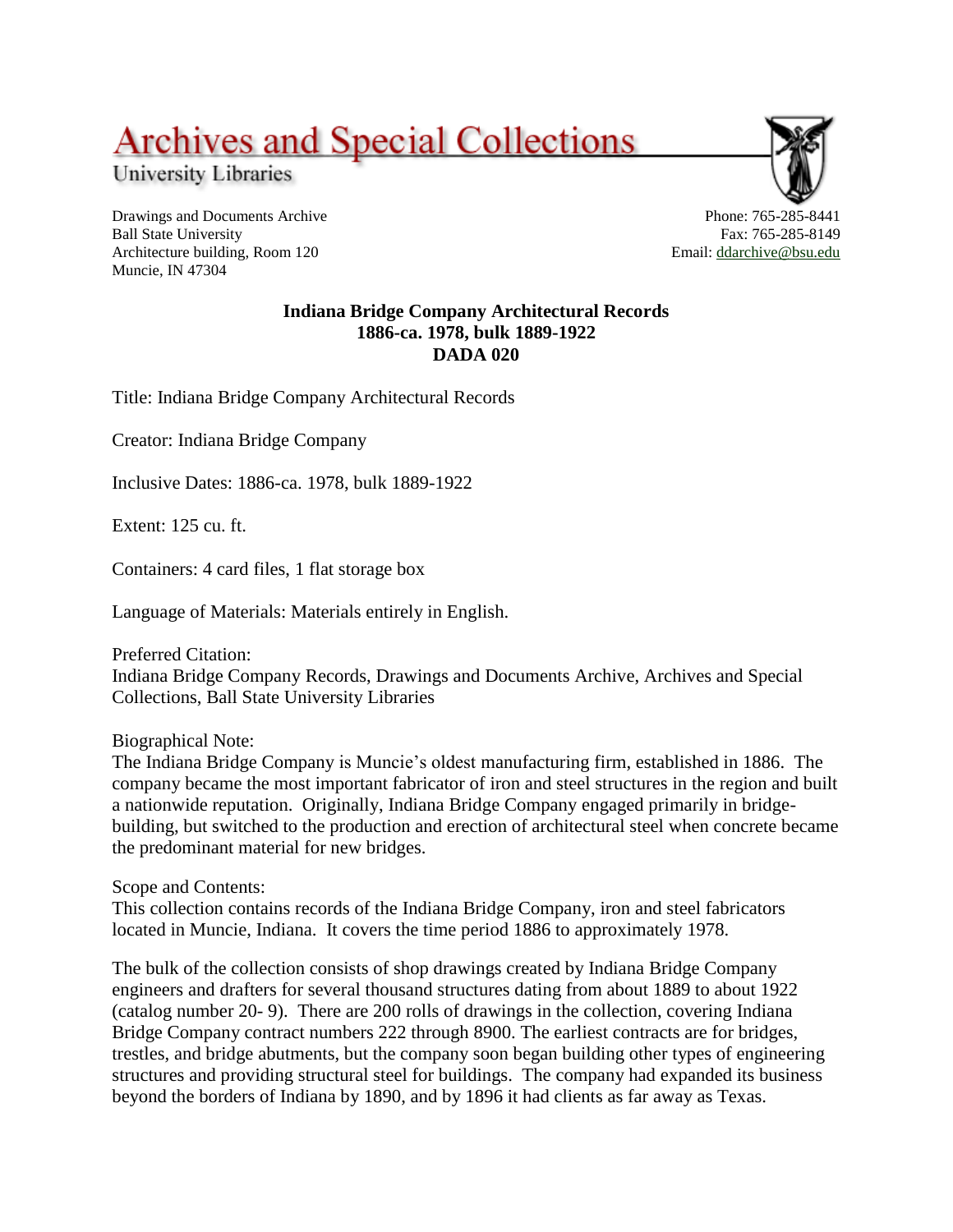The company arranged the shop drawings in rolls and assigned roll numbers. That arrangement has been maintained. The archive holds portions of rolls 1-6 (only the drawings for projects located in Indiana) as well as rolls 7-78, 80-93, 93A, 94-112, 112A, 113-128, 130-144, 146-197, and 199-202. Rolls 7 and 8 are in two parts each: part A for Indiana projects, part B for out-ofstate projects.

The commissions received by Indiana Bridge Company from its inception in 1886 to 1978 are listed on 4" x 6" index cards, filling twenty-six card drawers (catalog number 20- 8). This card index has two sections: one arranged alphabetically by name of client, the other arranged by contract number. The two sets cross-reference each other. The contract-number cards typically give more details, including drawing numbers and roll numbers where applicable.

Some projects, especially small bridges and culverts, were not individually designed, but rather were executed from stock plans to which the only the dimensions had to be added. The archive holds several hundred letter-size and legal-size sheets of such stock plans, engineering tables, patterns and standards (catalog no. 20-6) as well as a bound book of "Standards" (approximately 60 blueprint sheets, catalog no. 20-5). The notations "book" or "std" which sometimes appear in the card index in lieu of a drawing number evidently refer to the book of "Standards" or to the sheets of stock details.

Conditions Governing Access: This collection is open for research.

Copyright Notice: Legal title, copyright, and literary rights reside with Drawings and Documents Archive, Archives and Special Collections, Ball State University Libraries, Muncie, IN. All requests to publish or quote from manuscripts must be submitted to Drawings and Documents Archive.

Custodial History:

The Indiana Bride Company Architectural Records were received by Drawings and Documents Archive as a donation from the Indiana Bridge Company on 1987/4/6.

Accruals: No additions are expected.

Processing Information: Collection processing completed Finding aid created 1987/8/11 by Andrew R. Seager; revised 2011/10/20 by Julie Edwards and Carol Street.

Arrangement: The Indiana Bridge Company Architectural Records are arranged chronologically.

Collection Inventory:

| Catalog no.          | 20-01.001 | Storage $code(s)$                   | OVA 25 |
|----------------------|-----------|-------------------------------------|--------|
| <i>Project title</i> |           | Indiana Bridge, a Hoosier Tradition |        |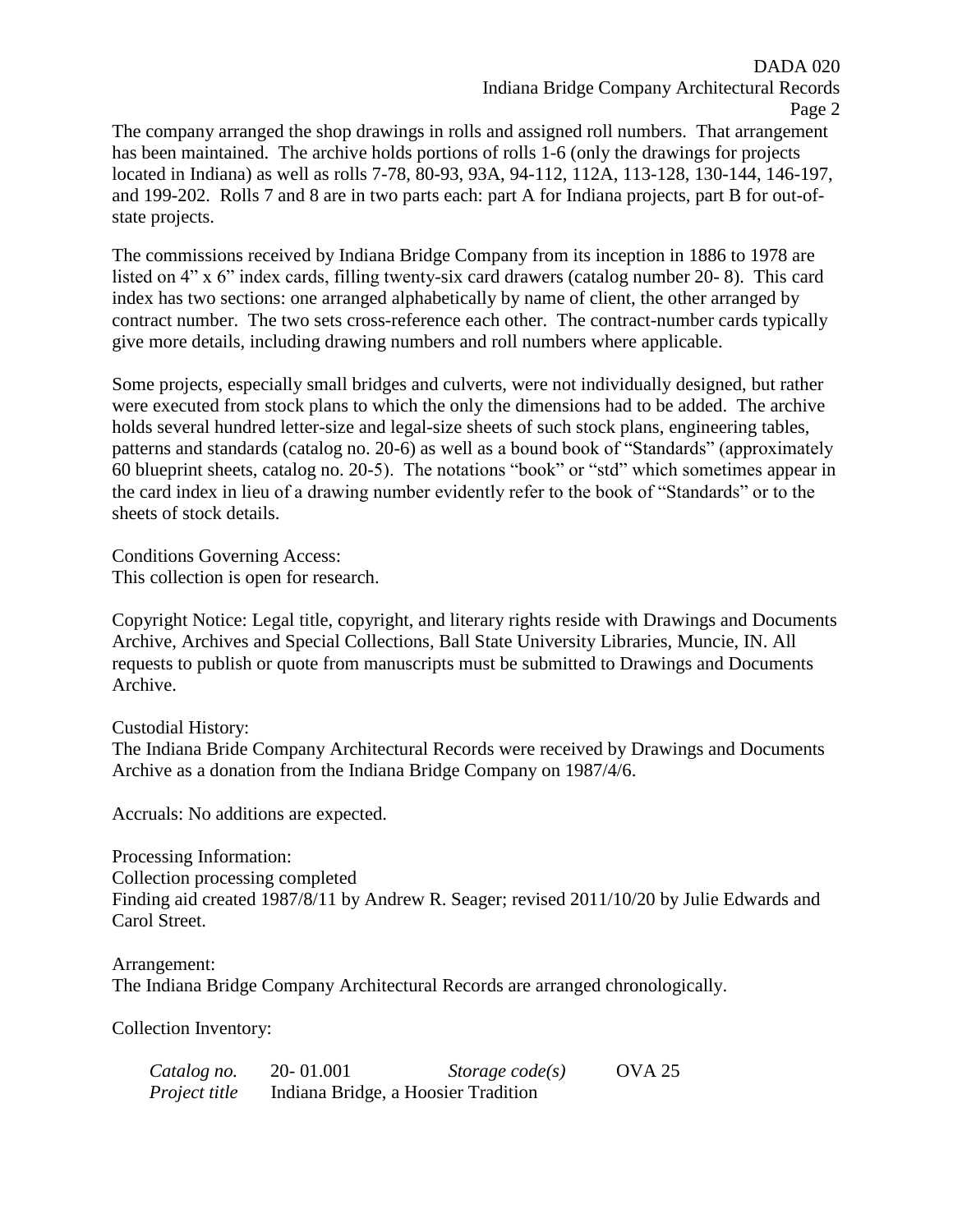| Location<br>Authorship, year<br>Records                                 | Indiana Bridge Co.<br>>> Muncie, IN: Indiana Bridge Co., 1952. -- 41 p.; 9 in.                                                                                                                        |
|-------------------------------------------------------------------------|-------------------------------------------------------------------------------------------------------------------------------------------------------------------------------------------------------|
| <b>Notes</b>                                                            | In box, $4 \times 20 \times 16$ in.                                                                                                                                                                   |
| Catalog no.<br>Project title                                            | 20-01.002<br>Storage $code(s)$<br><b>OVA 25</b><br>Agreement Between Indiana Bridge Division of Debron Corp<br>and United Steelworkers of America, Local Union 3124                                   |
| Location<br>Authorship, year<br>Records                                 | Muncie, Delaware Co., IN<br>1978<br>$\gg$ 64 pages, Red Cover                                                                                                                                         |
| <b>Notes</b>                                                            | June 1, 1978                                                                                                                                                                                          |
| Catalog no.<br>Project title                                            | 20-01.003<br>Storage $code(s)$<br><b>OVA 25</b><br>Agreement Between Indiana Bridge Division of Mississippi<br>Valley Structural Steel Co. and United Steel Workers Local Union 3124                  |
| Location<br>Authorship, year<br>Records                                 | Muncie, Delaware Co., IN<br>Indiana Bridge Co.; 1981<br>>> 63 Pages, Green Cover.                                                                                                                     |
| Catalog no.<br>Project title<br>Location                                | 20-02.001<br><b>OVA 25</b><br>Storage $code(s)$<br>Indiana Bridge Co. projects and employees<br>Muncie, Delaware Co., IN                                                                              |
| Authorship, year<br>Records                                             | Indiana Bridge Co.<br>A. 50 copy negatives of 33 photographs: b&w 35 mm. $+2$<br>contact sheets, 2 negative lists. OVA 25<br>B. 7 photograph prints from copy negs.: $b&w$ ; 5 x 7 in. and 8 x 10 in. |
| <b>Notes</b>                                                            | The original photographs are at Archives and Special Collections, Bracken<br>Library, Ball State University                                                                                           |
| Catalog no.<br>Project title<br>Location<br>Authorship, year            | 20-03.001<br><b>OVA 25</b><br>Storage $code(s)$<br>Indiana Bridge Co.: miscellaneous records (copies)<br>Muncie, Delaware Co., IN<br>Indiana Bridge Co.                                               |
| Records                                                                 | >> Articles of association (certificates of incorporation<br>and of increases in capital stock), $1886-1903$ . $14 \times 8.5$<br>inches $-8$ p.: photocopy; 14 in.                                   |
| Catalog no.<br>Project title<br>Location<br>Authorship, year<br>Records | <b>OVA 25</b><br>20-04.001<br>Storage $code(s)$<br>Newspaper Clippings<br>Muncie, Delaware Co., IN<br>Indiana Bridge Co.<br>A. Indiana Bridge Co. Photocopy (Building), 11 x 8.5 inches               |
|                                                                         | B. Delaware County Building (2 Copies) Courthouse (2<br>copies), $11 \times 8.5$ inches                                                                                                               |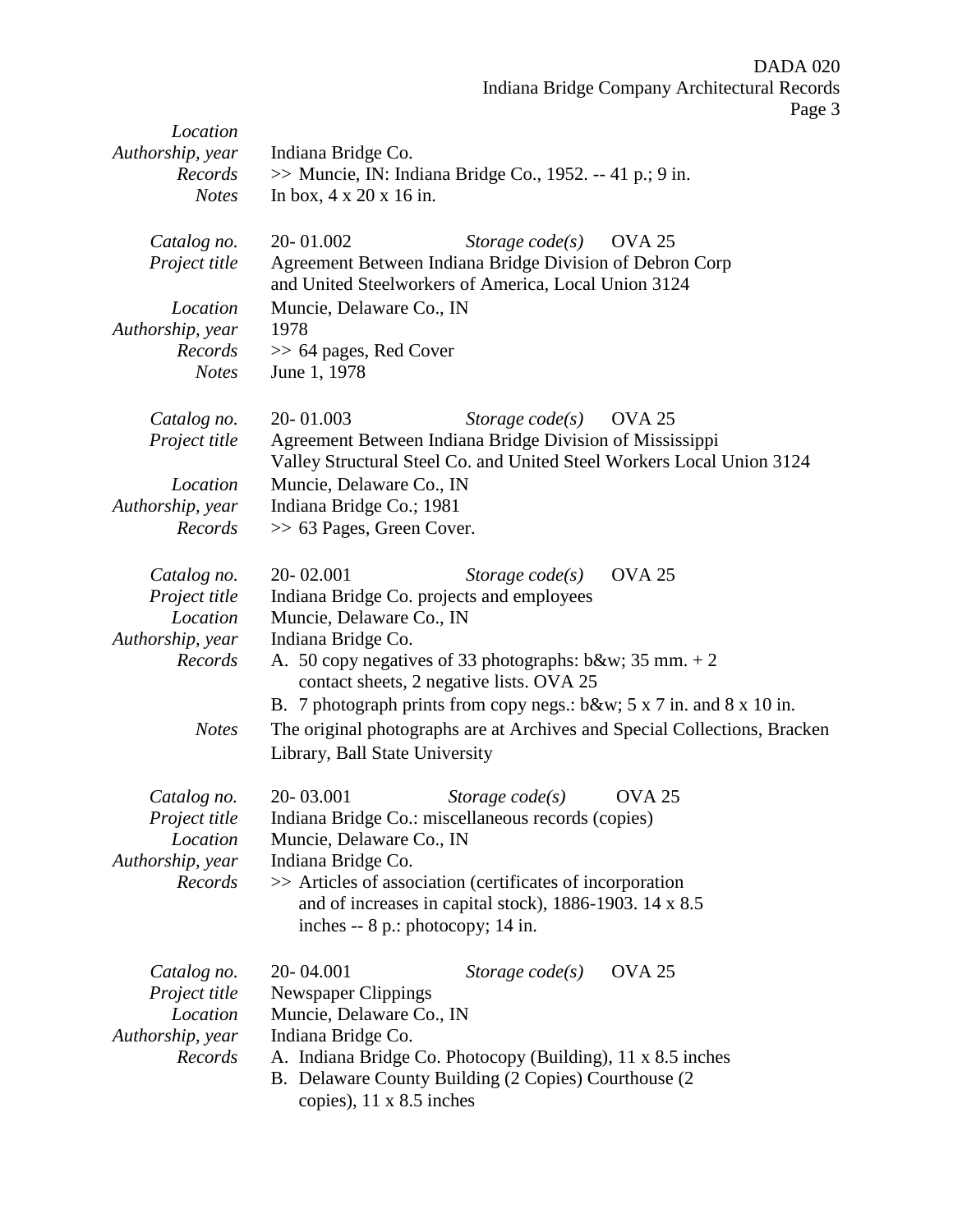|                                                                                         | <b>DADA 020</b>                                                                                                                                                                                                                                                                                               |
|-----------------------------------------------------------------------------------------|---------------------------------------------------------------------------------------------------------------------------------------------------------------------------------------------------------------------------------------------------------------------------------------------------------------|
|                                                                                         | Indiana Bridge Company Architectural Records<br>Page 4                                                                                                                                                                                                                                                        |
| <b>Notes</b>                                                                            | C. Anderson H.S. Gym Roof, Jun 26, 1960 Anderson, IN, 11 x 8.5 inches<br>D. Indiana Bridge Co. May 25, 1986, Muncie Star, 11 x 8.5 inches<br>Newspaper and brochure clippings. $-3$ items (photocopies), 11 x 8.5 in.                                                                                         |
| Catalog no.<br>Project title<br>Location<br>Authorship, year<br>Records<br><b>Notes</b> | <b>OVA 25</b><br>20-05.001<br>Storage $code(s)$<br>Indiana Bridge Co. Catalogue<br>Muncie, Delaware Co., IN<br>Indiana Bridge Co.; 1890s<br>>> The Indiana Bridge Co., Catalogue. Muncie, IN: Indiana<br>Bridge Co., 1890s. 8.5 x 11 inches -- photocopy 19 sheets<br>Original in Special Collections Bracken |
| Catalog no.<br>Project title<br>Location<br>Authorship, year<br>Records                 | 20-06.001<br><b>OVA 25</b><br>Storage $code(s)$<br><b>Table For General Manager</b><br>Muncie, Delaware Co., IN<br>Indiana Bridge Co.<br>$\gg$ ink on linen; 1 page, 14.25 x 7.25 inches; design for<br>table for gen. managers room                                                                          |
| Catalog no.<br>Project title<br>Location<br>Authorship, year<br>Records                 | 20-06.002<br>Storage $code(s)$<br><b>OVA 25</b><br>Water Tower Design - Muncie Pulp Company<br>Muncie, Delaware Co., IN<br>Indiana Bridge Co; 1892<br>$\gg$ ink on linen; 1 page, 17 x 7 inches; design for water<br>tower to the Muncie Pulp Company                                                         |
| Catalog no.<br>Project title<br>Location<br>Authorship, year<br>Records                 | 20-06.003<br><b>OVA 25</b><br>Storage $code(s)$<br><b>Improved Steel Culvert or Sewer Pipe</b><br>Muncie, Delaware Co., IN<br>Indiana Bridge Co.<br>$\gg$ ink on linen; 6 pages, 13 x 8.5 inches; improved steel<br>culvert or sewer pipe, cross section through road bed,<br>three different figures         |
| Catalog no.<br>Project title<br>Location<br>Authorship, year<br>Records                 | 20-06.004<br><b>OVA 25</b><br>Storage $code(s)$<br>Design of Bending Rolls<br>Muncie, Delaware Co., IN<br>Indiana Bridge Co.<br>$\gg$ Blueprint; 1 page, 13 x 10.5 inches; design of bending rolls                                                                                                            |
| Catalog no.<br>Project title<br>Location<br>Authorship, year                            | 20-06.005<br>Storage $code(s)$<br><b>OVA 25</b><br>Design for Proposed New Bridges in Sullivan County, IN<br>Sullivan Co., IN<br>Indiana Bridge Co.                                                                                                                                                           |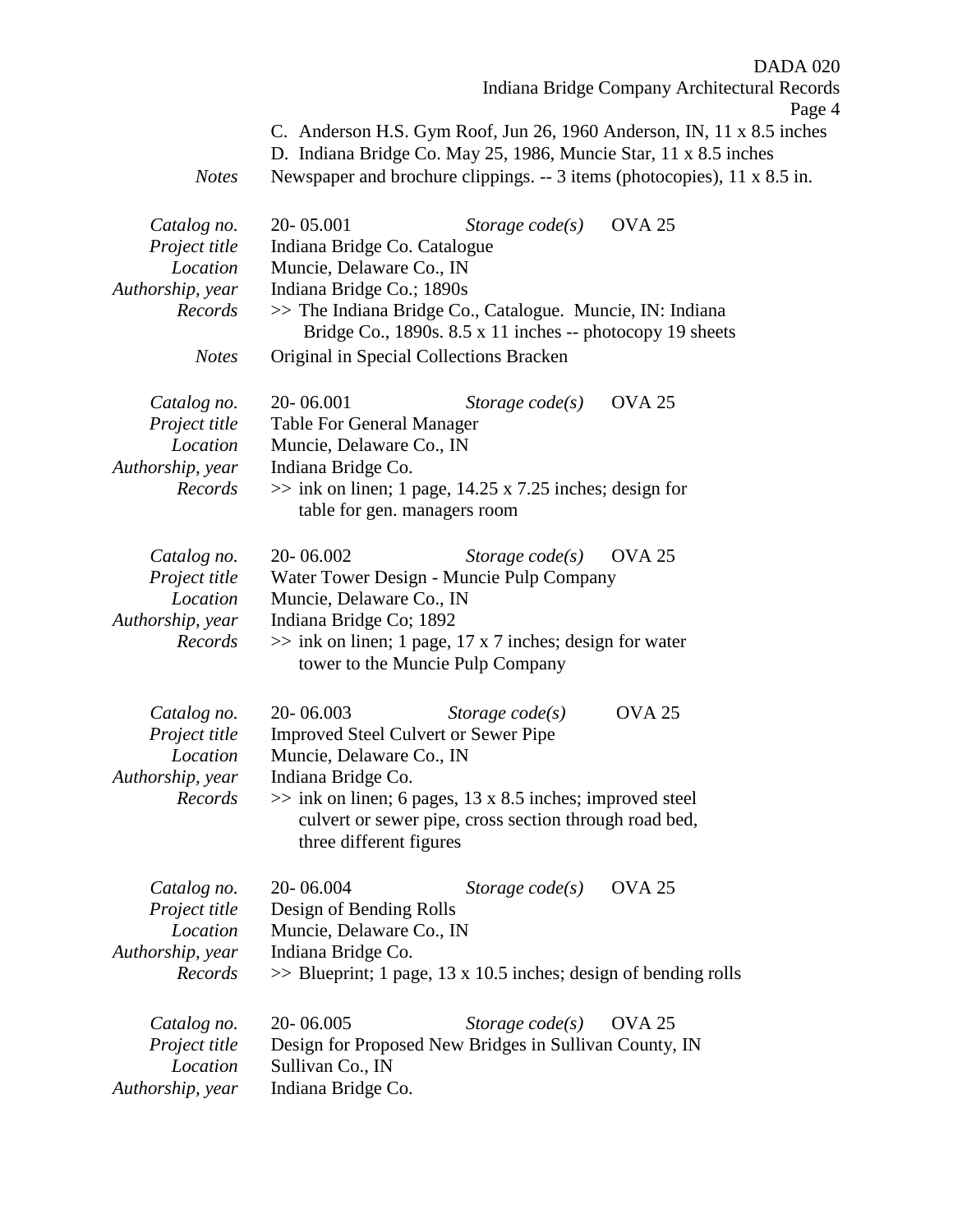|                                                                                         | Indiana Bridge Company Architectural Records                                                                                                                                                                                                                                                                                                                                                                                               |
|-----------------------------------------------------------------------------------------|--------------------------------------------------------------------------------------------------------------------------------------------------------------------------------------------------------------------------------------------------------------------------------------------------------------------------------------------------------------------------------------------------------------------------------------------|
| Records                                                                                 | Page 5<br>$\gg$ ink on linen; 1 page, 14 x 8.5 inches; designs for<br>proposed new bridges, in Sullivan County, Indiana;<br>includes the Hamilton Bridge, Barcus Bridge, bridge<br>across Turman's Creek, bridge across Mud Creek                                                                                                                                                                                                          |
| Catalog no.<br>Project title<br>Location<br>Authorship, year<br>Records                 | 20-06.006<br>Storage $code(s)$<br><b>OVA 25</b><br>Design for Bridge about 2 miles Southwest of Spiceland, Henry County, IN<br>Spiceland, Henry Co., IN<br>Indiana Bridge Co.<br>$\gg$ ink on linen; 1 page, 14 x 8.5 inches; design for bridge<br>about 2 miles southeast of Spiceland, Henry Co, Ind.                                                                                                                                    |
| Catalog no.<br>Project title<br>Location<br>Authorship, year<br>Records                 | $20 - 07$<br>Storage $code(s)$<br>d<br>Design for through Baltimore truss bridge<br>Indiana Bridge Co.; T. L. Ryan, del.<br>$\gg$ Oblique view. -- 1 sheet: blueprint; 20 x 42 in.                                                                                                                                                                                                                                                         |
| Catalog no.<br>Project title<br>Location<br>Authorship, year<br>Records                 | <b>OVA 25</b><br>20-07.001<br>Storage $code(s)$<br>Indiana Bridge Co. bridge plaque<br>Muncie, Delaware Co., IN<br>Indiana Bridge Co.<br>A. 1 plaque: cast iron; 6 x 11 in. -- Bears legend "Pat<br>Sep't 1886. Indiana Bridge Co. Muncie, Ind."<br>B. Rubbing of PlaqueRubbing of cast iron bridge Rubbing of<br>plaque, "Pat Sep't 1886. Indiana Bridge Co., Muncie,<br>Ind." / Scott Wood; 1987. -- 1 sheet: pencil; 12 x 14 in. OVA 25 |
| <b>Notes</b><br>Catalog no.<br>Project title<br>Location<br>Authorship, year<br>Records | In box, $4 \times 20 \times 16$ in.<br>$20 - 08$<br>Storage $code(s)$<br>Indiana Bridge Co.: index to projects and drawings<br>Indiana Bridge Co.; 1886-1978<br>$\gg$ 4 filing cases of index cards. -- Contains indexes by<br>contract number and by client name                                                                                                                                                                          |
| Catalog no.<br>Project title<br>Location<br>Authorship, year<br>Records                 | 20-08.001<br><b>OVA 25</b><br>Storage $code(s)$<br>Indiana Bridge Co.: data sheets<br>Muncie, Delaware Co., IN<br>Indiana Bridge Co.<br>>> Inventory of Indiana Bridge Co. plant equipment. --<br>21 sheets: blueprint, photostat negative; 14 x 9 inches                                                                                                                                                                                  |

DADA 020

| Storage $code(s)$ d | Catalog no. | $20 - 09$ |  |  |
|---------------------|-------------|-----------|--|--|
|---------------------|-------------|-----------|--|--|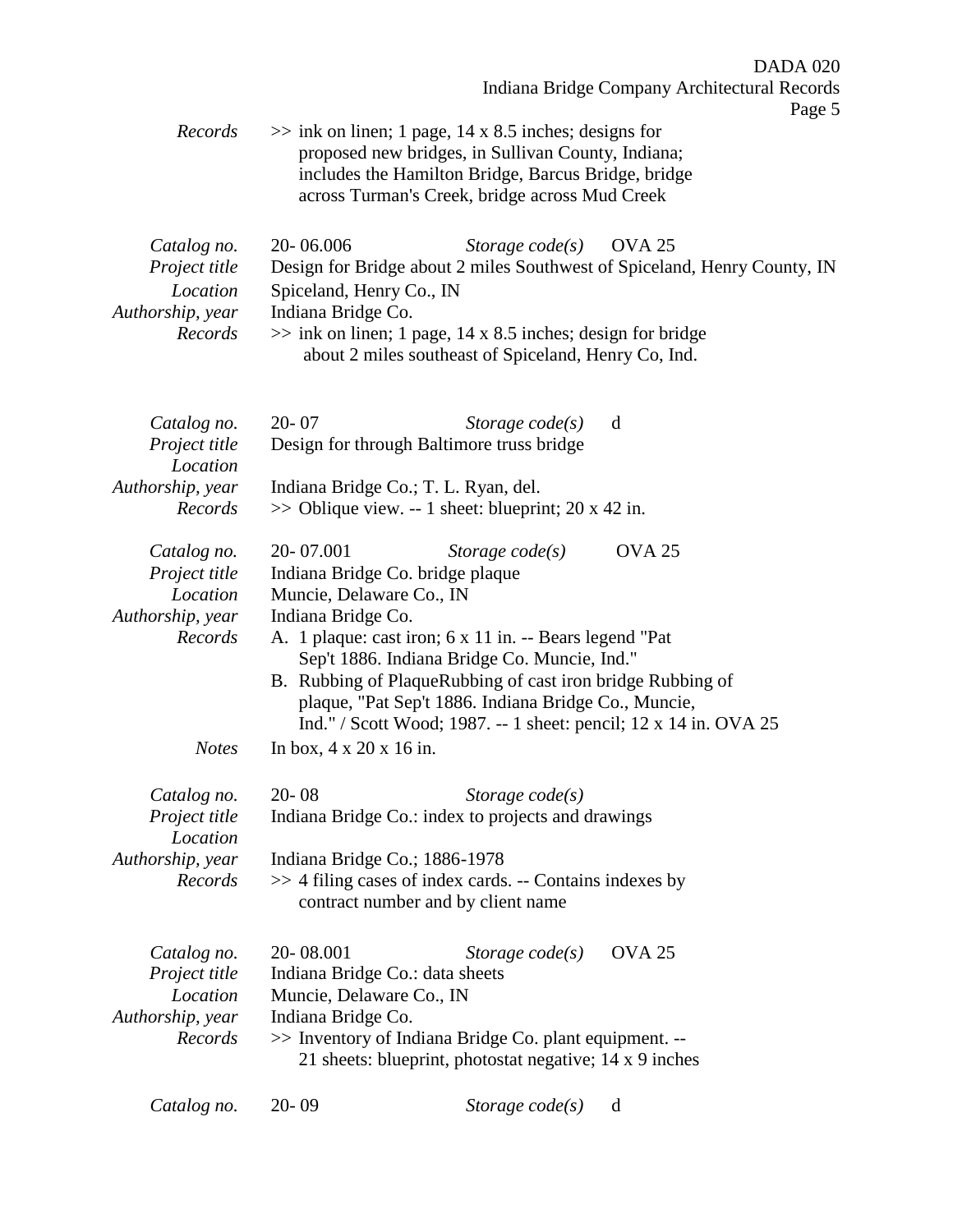Page 6

| Project title                                                           | Indiana Bridge Co. drawings                                                                                                                                                                                                                                                                                                                                                                                                                                                               |  |  |
|-------------------------------------------------------------------------|-------------------------------------------------------------------------------------------------------------------------------------------------------------------------------------------------------------------------------------------------------------------------------------------------------------------------------------------------------------------------------------------------------------------------------------------------------------------------------------------|--|--|
| Location<br>Authorship, year<br>Records                                 | Indiana Bridge Co.; ca. 1889-1922<br>>> Fabrication dwgs. for contract numbers ca. 222 through<br>ca. 8900. -- 200 rolls: ink on linen, ink on tracing paper; sizes vary                                                                                                                                                                                                                                                                                                                  |  |  |
| <b>Notes</b>                                                            | Includes rolls no. 1-6 (in part), 7-78, 80-93, 93A, 94-112,<br>112A, 113-128, 130-144, 146-197, and 199-202                                                                                                                                                                                                                                                                                                                                                                               |  |  |
| Catalog no.<br>Project title<br>Location<br>Authorship, year<br>Records | 20-09.001<br><b>OVA 25</b><br>Storage $code(s)$<br>Indiana Bridge Co.: Standards<br>Muncie, Delaware Co., IN<br>Indiana Bridge Co.<br>$\gg$ Book No. 4. -- Ca. 60 sheets: blueprint on linen and<br>paper; 14 x 10 inches, bound set of standards                                                                                                                                                                                                                                         |  |  |
| Catalog no.<br>Project title<br>Location<br>Authorship, year<br>Records | 20-10.001<br><b>OVA 25</b><br>Storage $code(s)$<br><b>Strains on Roof Trusses</b><br>Muncie, Delaware Co., IN<br>Indiana Bridge Co.; No Date<br>$\gg$ ink and pencil on linen; 8 sheets; 8.5 x 14 inches;<br>engineering/roof spans                                                                                                                                                                                                                                                       |  |  |
| Catalog no.<br>Project title<br>Location<br>Authorship, year<br>Records | 20-10.002<br><b>OVA</b><br>Storage $code(s)$<br><b>Truss Patterns</b><br>Muncie, Delaware Co., IN<br>Indiana Bridge Co.<br>A. ink on linen; 8 sheets; 12.25 x 9 inches; Low Truss-<br>Warren Girders, Curved Chord Pin-connected bridges, Pin-<br>connected trusses, Riveted curved chord low truss, High<br>Truss riveted warren, pin connected high trusses, low<br>truss pin-connected bridges.<br>B. ink on graph paper ; 5 sheets ; 8.5 x 14 inches ;<br>Coopers 1901 Specifications |  |  |
| Catalog no.<br>Project title<br>Location<br>Authorship, year<br>Records | 20-10.003<br><b>OVA 25</b><br>Storage $code(s)$<br>Bridge Trusses: Metal Stock Sizes for Members, List A and Revisions<br>Muncie, Delaware Co., IN<br>Indiana Bridge Co.<br>$\gg$ ink and pencil on linen; 34 sheets, 14 x 8.25 inches; tables                                                                                                                                                                                                                                            |  |  |
| Catalog no.<br>Project title<br>Location<br>Authorship, year<br>Records | 20-10.004<br>Storage $code(s)$<br><b>OVA 25</b><br>Bridge Trusses: Metal Stock Sizes for Members, List B<br>Muncie, Delaware Co., IN<br>Indiana Bridge Co.<br>$\gg$ ink on linen; 11 sheets, 14 x 8.25 inches; tables                                                                                                                                                                                                                                                                     |  |  |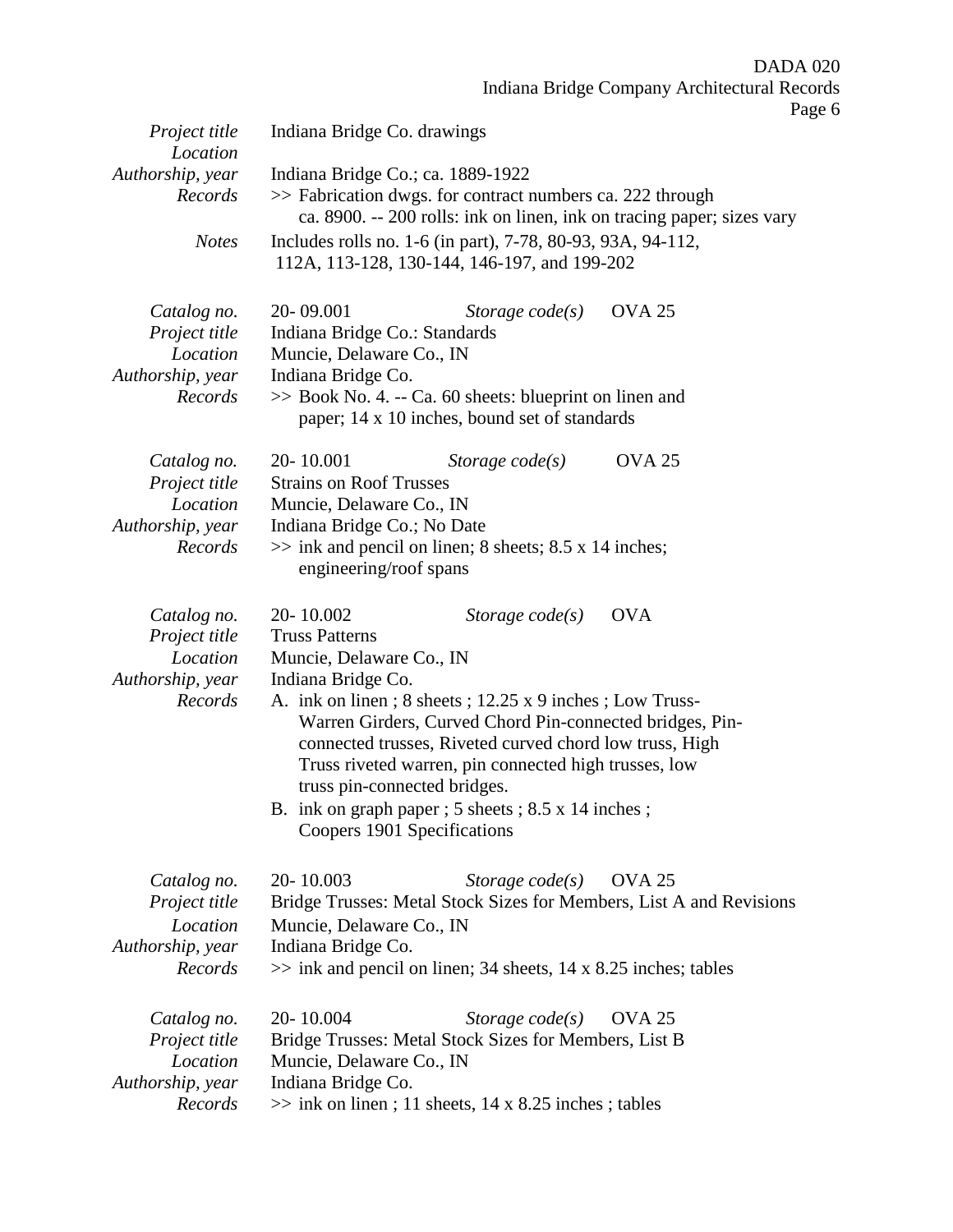DADA 020

| Catalog no.<br>Project title<br>Location<br>Authorship, year<br>Records | 20-10.005<br>Storage $code(s)$<br><b>OVA 25</b><br>Bridge Trusses: Metal Stock Sizes for Members List C<br>Muncie, Delaware Co., IN<br>Indiana Bridge Co.<br>$\gg$ ink and pencil on linen; 19 sheets; 14.75 x 9.25 inches; tables                                                                      |  |  |
|-------------------------------------------------------------------------|---------------------------------------------------------------------------------------------------------------------------------------------------------------------------------------------------------------------------------------------------------------------------------------------------------|--|--|
| Catalog no.<br>Project title<br>Location<br>Authorship, year            | 20-11.001A<br>Storage $code(s)$<br><b>OVA</b><br>Drafting Department Instructions and Tables<br>Muncie, Delaware Co., IN<br>Indiana Bridge Co.                                                                                                                                                          |  |  |
| Records                                                                 | A. ink on linen; 25 pages, 14 x 8.25 inches; a: subject<br>index; b: general instructions; c: ordering material; d:<br>shop drawing; e, shop drawing (con.); f, masonry and<br>setting plans, lists and bills; g: erection plans; h:<br>erection plans                                                  |  |  |
|                                                                         | B. j: ordering material, final shipping lists, plates for<br>single-bolt anchors; k: column detail; l: notes on<br>columns; m: standard angle gages; n: spacing of<br>separators for I & C lintels; o: washer pattern no. 51;<br>p: washer pattern no. 52                                               |  |  |
|                                                                         | C. q: standard design and detail of cast iron columns; r:<br>details of connecting bracktes for double beams; s:<br>Wallace Foundry Co. Column Brackets; t: standard cast<br>iron pedestals; u: tables of safe eccentric loads, Class D;<br>D. v: tables of safe eccentric loads, Class C; w: tables of |  |  |
|                                                                         | safe eccentric loads, Class A, B; x: pin-nuts & pilot<br>nuts; y: standard button heads for bolts and rivets                                                                                                                                                                                            |  |  |
| Catalog no.<br>Project title<br>Location<br>Authorship, year            | 20-11.001B<br>Storage $code(s)$<br><b>OVA 25</b><br>Drafting Department Instructions and Tables<br>Muncie, Delaware Co., IN<br>Indiana Bridge Co.                                                                                                                                                       |  |  |
| Records                                                                 | A. ink on linen; 6 pages, 14 x 8.25 inches; a: sizes of<br>structural steel shapes and amounts carried in stock<br>bars; b: sizes of structural steel shapes and amounts<br>carried in stock plates; c: sizes of structural steel<br>shapes and amounts carried in stock;                               |  |  |
|                                                                         | B. d: net area 1 angle 1-7/8 hole, net area 1 angle 2-7/8<br>holes; e: standards stirrups, table giving additional<br>lengths of bars required to form stirrups; f: for beams<br>supported by hangers technical drawing; g: for beams<br>supported by hangers                                           |  |  |
| Catalog no.<br>Project title                                            | 20-11.002<br>Storage $code(s)$<br><b>OVA 25</b><br>Drafting Department Parts and Specifications                                                                                                                                                                                                         |  |  |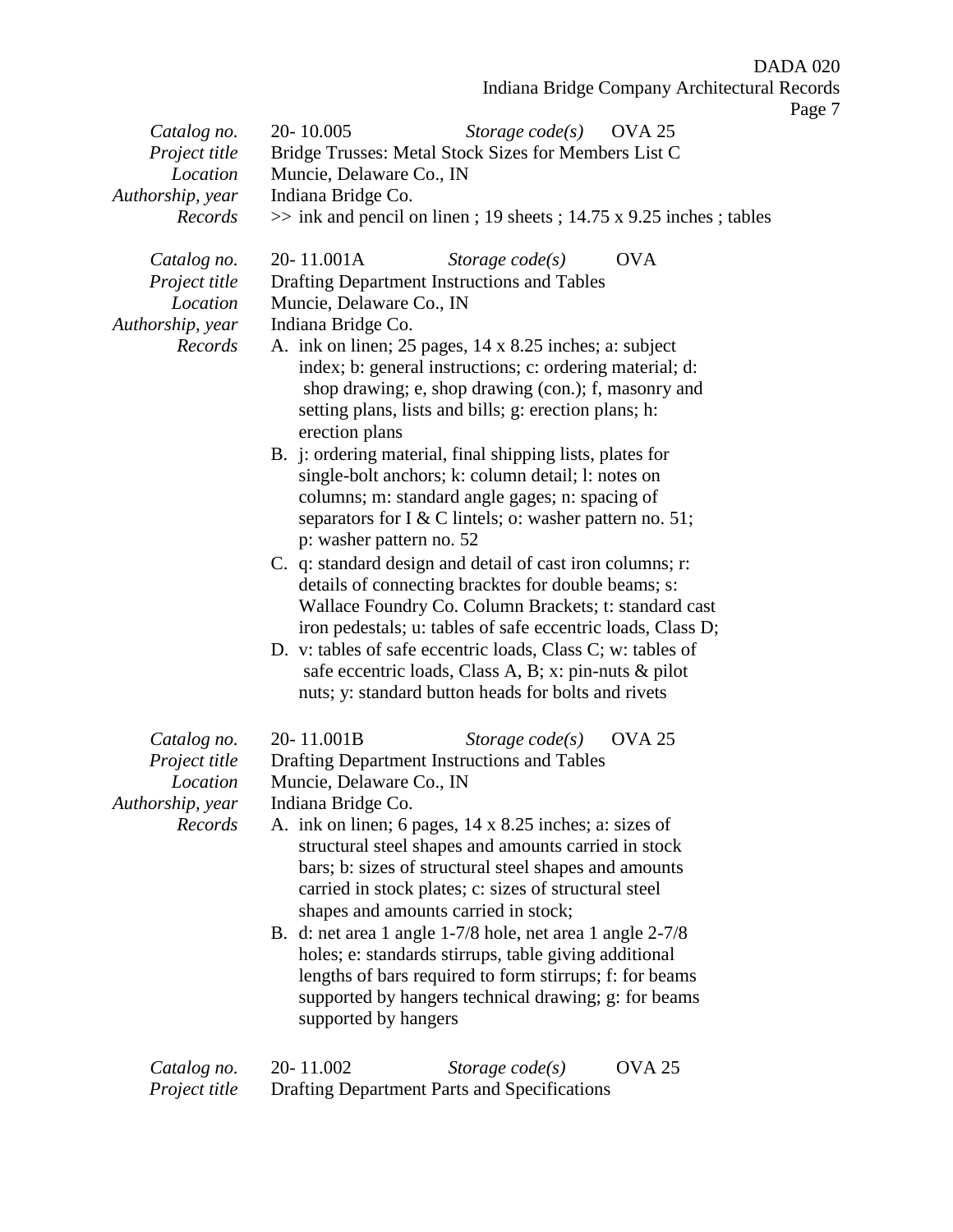| Location                                                                                                       | Muncie, Delaware Co., IN                                                                                |  |  |  |  |
|----------------------------------------------------------------------------------------------------------------|---------------------------------------------------------------------------------------------------------|--|--|--|--|
| Authorship, year                                                                                               | Indiana Bridge Co.                                                                                      |  |  |  |  |
| Records                                                                                                        | A. ink on linen; 26 pages, 14 x 8.25 inches; a: standard                                                |  |  |  |  |
| connection chart; b: standard connection chart; c: make                                                        |                                                                                                         |  |  |  |  |
|                                                                                                                | 1 x bracing; d: make 2 x bracing; e: standard verticle                                                  |  |  |  |  |
|                                                                                                                | spacing for beam framing; f: cast saddle washers                                                        |  |  |  |  |
|                                                                                                                | standards, pattern no. 57, 56;                                                                          |  |  |  |  |
|                                                                                                                | B. g: cast saddle washers standards, no. 55, 54; h: cast                                                |  |  |  |  |
|                                                                                                                | hillside washers, pattern no. 51; i: cast hillside                                                      |  |  |  |  |
| washers, pattern no, 50; j: cast hillside washers,<br>pattern no. 52; k: bow string truss, formula for finding |                                                                                                         |  |  |  |  |
|                                                                                                                | verticle ordinates; l: grated cellar door;                                                              |  |  |  |  |
|                                                                                                                | C. m: drawing of unknown object; n: bearing-clearance-                                                  |  |  |  |  |
| connections for channels; o: bearing-clearance-                                                                |                                                                                                         |  |  |  |  |
| connections for beams; p: information for special                                                              |                                                                                                         |  |  |  |  |
|                                                                                                                | shapes; q: misc. chart; r: clearances for Alliance                                                      |  |  |  |  |
|                                                                                                                | Machine Co. cranes; s: shears for 4",5",6" chans.;                                                      |  |  |  |  |
|                                                                                                                | D. t: shears for 7",8" chans.; u, cast iron beveled                                                     |  |  |  |  |
|                                                                                                                | washers, pattern 2046; v: cast iron beveled washers,                                                    |  |  |  |  |
|                                                                                                                | pattern 2047; w: variable angle railing fittings; x:                                                    |  |  |  |  |
|                                                                                                                | lattice bars and batten plates; y: standard copes                                                       |  |  |  |  |
|                                                                                                                | (Carnagie); z: standard copes                                                                           |  |  |  |  |
| Catalog no.                                                                                                    | 20-11.003<br><b>OVA 25</b><br>Storage $code(s)$                                                         |  |  |  |  |
| Project title                                                                                                  | Specifications for Concrete Steel Flooring to Highway Bridges                                           |  |  |  |  |
| Location                                                                                                       | Muncie, Delaware Co., IN                                                                                |  |  |  |  |
| Authorship, year                                                                                               | Indiana Bridge Co.; 1908                                                                                |  |  |  |  |
| Records                                                                                                        | $\gg$ ink and pencil on linen; 1 sheet; 14 x 8.25 inches                                                |  |  |  |  |
|                                                                                                                |                                                                                                         |  |  |  |  |
| Catalog no.                                                                                                    | 20-11.004<br>Storage $code(s)$<br><b>OVA 25</b>                                                         |  |  |  |  |
| Project title                                                                                                  | Indiana Bridge Company Drafting Department, Miscellaneous Standards                                     |  |  |  |  |
| Location                                                                                                       | Muncie, Delaware Co., IN                                                                                |  |  |  |  |
| Authorship, year                                                                                               | Indiana Bridge Co.                                                                                      |  |  |  |  |
| Records                                                                                                        | A. ink on linen; 20 sheets; $14 \times 8.25$ inches; a:                                                 |  |  |  |  |
|                                                                                                                | standard area gratings; b: crane specification table,                                                   |  |  |  |  |
|                                                                                                                | Shaw Electric Crane Company (1902); c: crane<br>specification table, Shaw Electric Crane Company (1902) |  |  |  |  |
|                                                                                                                | ; d: typical column details ;                                                                           |  |  |  |  |
|                                                                                                                | B. e: cantilever truss ; f: end framing ; g: door jambs and                                             |  |  |  |  |
|                                                                                                                | hangers; h: eave struts and girts; i: girts; j: curb                                                    |  |  |  |  |
|                                                                                                                | angles ; k: standard beams and channels (1919) ; l:                                                     |  |  |  |  |
|                                                                                                                | standard punching for truscon steel sash                                                                |  |  |  |  |
|                                                                                                                | C. m: standard connection angles (1929); n: standard                                                    |  |  |  |  |
|                                                                                                                | punching for truscon steel mullions; o: beams; p:                                                       |  |  |  |  |
|                                                                                                                | crane beams ; q: lintels ; r: lintels ;                                                                 |  |  |  |  |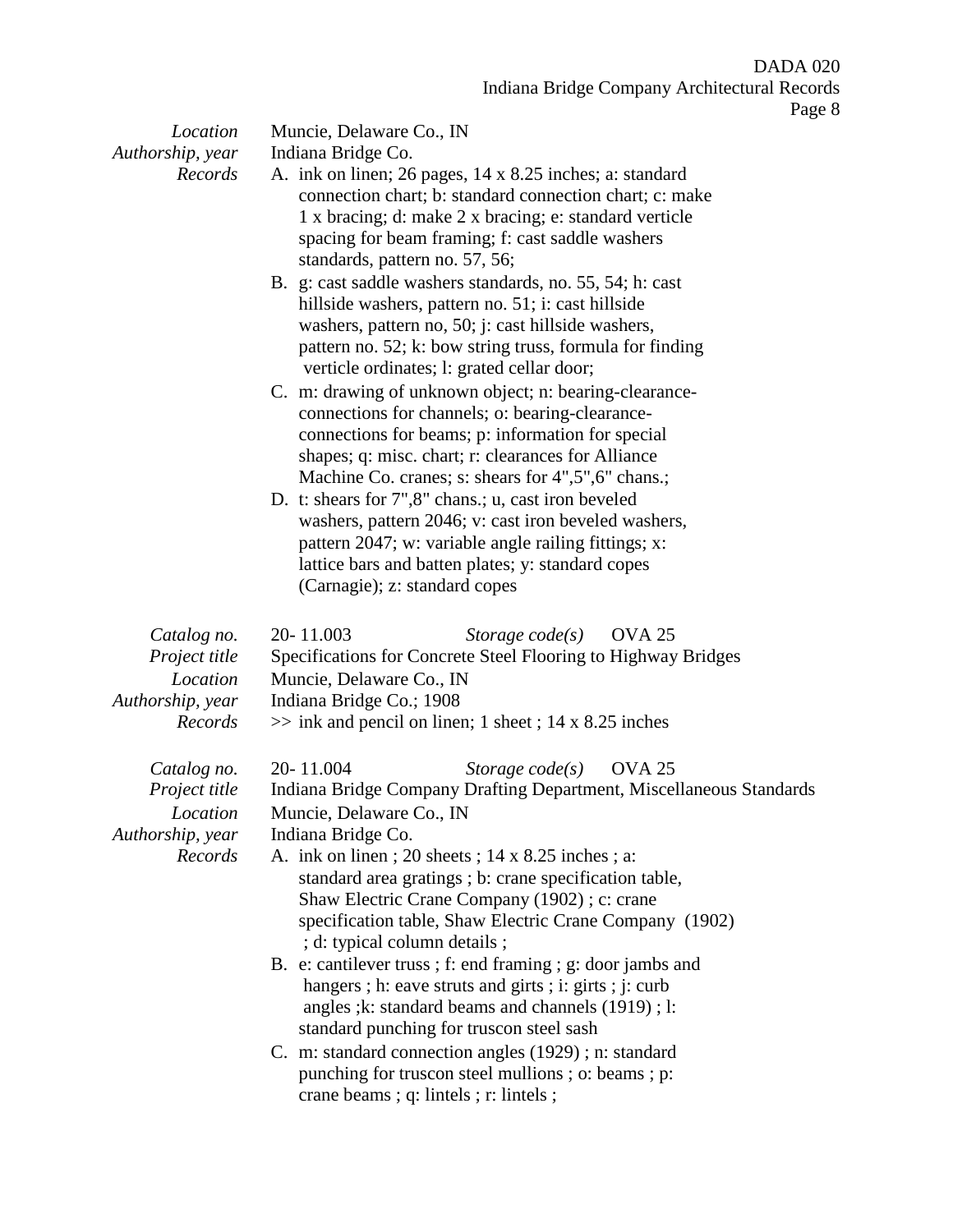DADA 020

Indiana Bridge Company Architectural Records

- Page 9
- D. s: standard separators and spacing for beam and channel lintels ; t: standard spacing for separators on channel lintels with shelf angle

| Catalog no.                                                                      | 20-12.001                                                                                                      | Storage $code(s)$                  | <b>OVA 25</b> |  |  |
|----------------------------------------------------------------------------------|----------------------------------------------------------------------------------------------------------------|------------------------------------|---------------|--|--|
| Project title                                                                    | Voided Tables of Weights                                                                                       |                                    |               |  |  |
| Location                                                                         | Muncie, Delaware Co., IN                                                                                       |                                    |               |  |  |
| Authorship, year                                                                 | Indiana Bridge Co.                                                                                             |                                    |               |  |  |
| Records                                                                          | A. ink on linen; 14 x 8.25 inches, 6 sheets; a: weight per                                                     |                                    |               |  |  |
|                                                                                  | vineal foot in pounds of hollow round cast iron columns                                                        |                                    |               |  |  |
|                                                                                  | (voided); b: weight per lineal foot in pounds of hollow                                                        |                                    |               |  |  |
|                                                                                  | round cast iron columns (voided); c: weight of cast iron                                                       |                                    |               |  |  |
|                                                                                  | in cubic inches (voided);                                                                                      |                                    |               |  |  |
|                                                                                  | B. d: weight per lineal foot of hollow square cast iron                                                        |                                    |               |  |  |
|                                                                                  | columns (voided); e: weight per lineal foot of hollow                                                          |                                    |               |  |  |
|                                                                                  | square cast iron columns (voided); f: weight per foot of                                                       |                                    |               |  |  |
|                                                                                  | cast iron plates (voided)                                                                                      |                                    |               |  |  |
|                                                                                  |                                                                                                                |                                    |               |  |  |
| Catalog no.                                                                      | 20-12.002                                                                                                      | <b>OVA 25</b><br>Storage $code(s)$ |               |  |  |
| Project title                                                                    | <b>Weights of Angles</b>                                                                                       |                                    |               |  |  |
| Location                                                                         | Muncie, Delaware Co., IN                                                                                       |                                    |               |  |  |
| Authorship, year                                                                 | Indiana Bridge Co.                                                                                             |                                    |               |  |  |
| $\gg$ ink on linen; 11 x 9 inches, 1 sheet, weights of angles (chart)<br>Records |                                                                                                                |                                    |               |  |  |
|                                                                                  |                                                                                                                |                                    |               |  |  |
| Catalog no.                                                                      | 20-12.003                                                                                                      | <b>OVA 25</b><br>Storage $code(s)$ |               |  |  |
| Project title                                                                    | Weights of Plates and Other Members                                                                            |                                    |               |  |  |
| Location                                                                         | Muncie, Delaware Co., IN                                                                                       |                                    |               |  |  |
| Authorship, year                                                                 | Indiana Bridge Co                                                                                              |                                    |               |  |  |
| Records                                                                          | A. ink on linen; 14 x 8.5 inches (35 sheets), weight of                                                        |                                    |               |  |  |
|                                                                                  | cast iron in cubic inches, weight per linear foot of<br>hollow round cast iron columns, weight per linear foot |                                    |               |  |  |
|                                                                                  |                                                                                                                |                                    |               |  |  |
|                                                                                  | of hollow square cast iron columns, weight of plates,                                                          |                                    |               |  |  |
|                                                                                  | angles, i-beams and channels, z-bars                                                                           |                                    |               |  |  |
|                                                                                  | B. ink on linen; $8 \times 15.5$ inches, 16 sheets, weight of plates $(1/16" - 1")$                            |                                    |               |  |  |
| Catalog no.                                                                      | 20-13.001                                                                                                      | Storage $code(s)$ OVA 25           |               |  |  |
| Project title                                                                    | <b>Small Bridge Standards</b>                                                                                  |                                    |               |  |  |
| Location                                                                         | Muncie, Delaware Co., IN                                                                                       |                                    |               |  |  |
| Authorship, year                                                                 | Indiana Bridge Co.                                                                                             |                                    |               |  |  |
| Records                                                                          | A. ink on linen; approx. 14 x 8.5 inches, 56 Sheets -                                                          |                                    |               |  |  |
|                                                                                  | Specifications and Standards for I-Beam bridges, Pony                                                          |                                    |               |  |  |
|                                                                                  | Truss, Pratt Trusses, Cantilevered Bridges, Leg Bridges,                                                       |                                    |               |  |  |
|                                                                                  | Roadway Bridges                                                                                                |                                    |               |  |  |
|                                                                                  | B. ink on linen; $15.5 \times 14$ inches, 1 sheet - gas pipe                                                   |                                    |               |  |  |
|                                                                                  | railing drawing (instructions) with dimensions                                                                 |                                    |               |  |  |
|                                                                                  |                                                                                                                |                                    |               |  |  |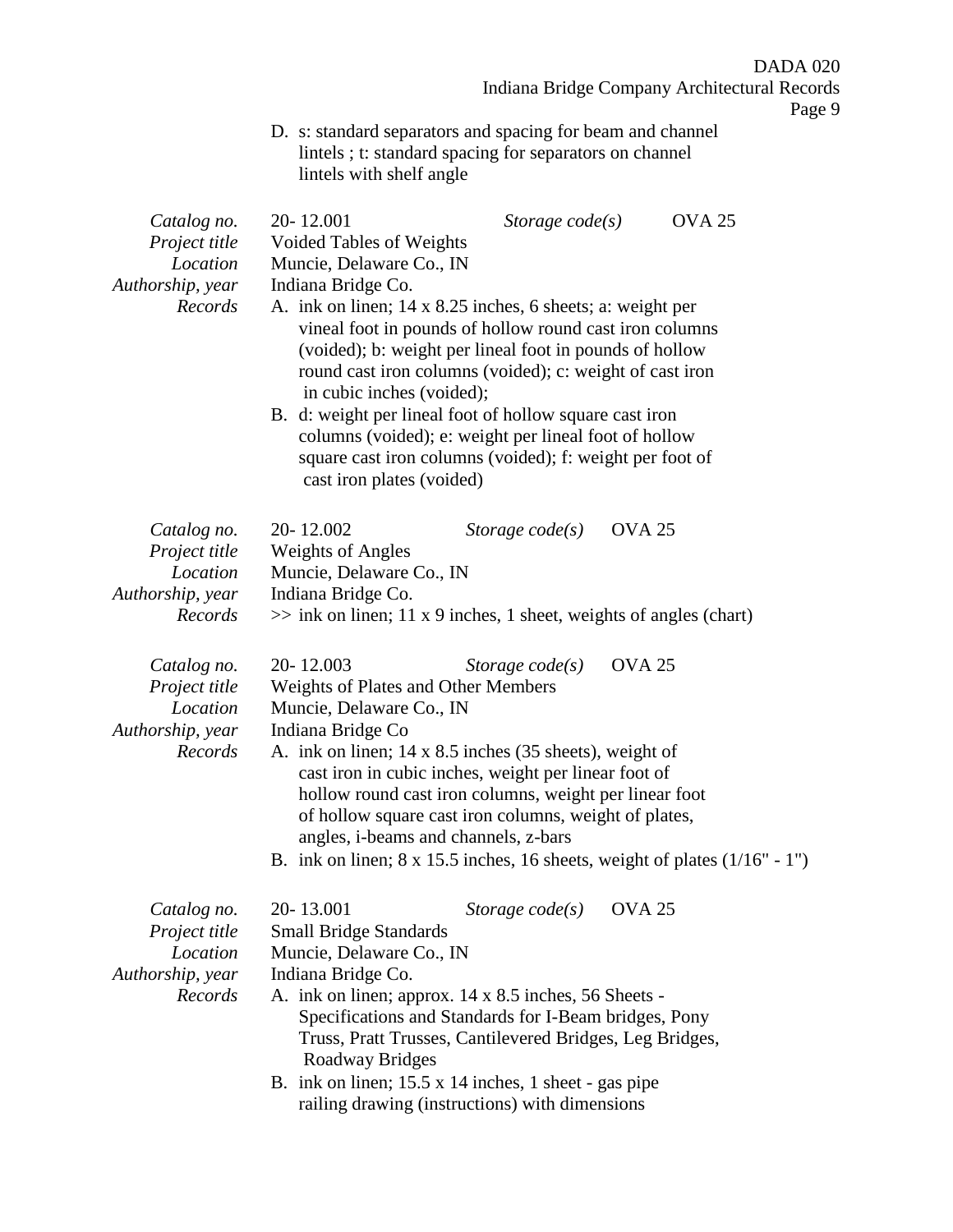| Catalog no.<br>Project title<br>Location<br>Authorship, year<br>Records | 20-13.002<br>Storage $code(s)$<br><b>OVA 25</b><br><b>Small Bridges - Details</b><br>Muncie, Delaware Co., IN<br>Indiana Bridge Co.<br>$\gg$ ink on linen; 14 x 8.5 inches, 2 sheets; a, details for<br>wooden mudsill and steel backing; b, details for<br>concrete base, wooden mudsill, and stone backing                                                                                                                                                                                                                                                                                                                                                                                                                                                                                                                                                                                                                                                                                                                                                                                                                                                                                                          |
|-------------------------------------------------------------------------|-----------------------------------------------------------------------------------------------------------------------------------------------------------------------------------------------------------------------------------------------------------------------------------------------------------------------------------------------------------------------------------------------------------------------------------------------------------------------------------------------------------------------------------------------------------------------------------------------------------------------------------------------------------------------------------------------------------------------------------------------------------------------------------------------------------------------------------------------------------------------------------------------------------------------------------------------------------------------------------------------------------------------------------------------------------------------------------------------------------------------------------------------------------------------------------------------------------------------|
| Catalog no.<br>Project title<br>Location<br>Authorship, year<br>Records | <b>OVA 25</b><br>20-14.001<br>Storage $code(s)$<br>Pattern Numbers 101-182<br>Muncie, Delaware Co., IN<br>Indiana Bridge Co.<br>$\gg$ ink on linen; 77 sheets; 14.25 x 8.75 inches (69)<br>sheets), $15.25 \times 8.75$ inches (8 sheets), patterns for various bridge parts                                                                                                                                                                                                                                                                                                                                                                                                                                                                                                                                                                                                                                                                                                                                                                                                                                                                                                                                          |
| Catalog no.<br>Project title<br>Location<br>Authorship, year<br>Records | 20-14.002<br>Storage $code(s)$<br><b>OVA 25</b><br>Indiana Bridge Company - Miscellaneous Patterns<br>Muncie, Delaware Co., IN<br>Indiana Bridge Co.<br>$\gg$ ink on linen; 87 sheets; approx. 14 x 9 inches, various<br>patterns used by Indiana Bridge Co.                                                                                                                                                                                                                                                                                                                                                                                                                                                                                                                                                                                                                                                                                                                                                                                                                                                                                                                                                          |
| Catalog no.<br>Project title<br>Location<br>Authorship, year<br>Records | Storage $code(s)$<br><b>OVA 25</b><br>20-15.001<br>Miscellaneous Details - Indiana Bridge Company<br>Muncie, Delaware Co., IN<br>Indiana Bridge Co.<br>A. ink on linen; 17 pages; a: 14 x 8.5 inches, details for<br>high trusses; b: 15 x 11.25 inches, water tower barrel<br>detail; c: 12.5 x 4 inches, labels for 'design for<br>through Baltimore truss bridge, Span 200' R'y. 18' Sidewalks 5' each;<br>B. d: approx 19 x 8.5 inches, shapes with dimensions; e,<br>14.25 x 8.5, unidentified shapes; f: 8.5 x 4.5 inches,<br>unknown detail with dimensions; $g: 10 \times 8$ inches, pipe<br>detail; h; $12 \times 8$ inches, pipe detail; i: $14 \times 8.5$<br>inches, unknown angular shapes;<br>C. j: $14.5 \times 8.5$ inches, specifications for steel sub-<br>structure; k: 10.5 x approx. 8.5 inches, unknown detail<br>with dimensions; 1: irregular shape and size, unknown<br>detail with dimensions; m: approx. $10.5 \times 5.25$ inches,<br>unknown detail with dimensions;<br>D. n: $9 \times 4.75$ inches, detail with dimensions for B234; o:<br>irregular shap and size, unknown detail with dimensions;<br>p: 9 x 7 inches, rail detail; q: 12.25 x 7.75 unknown<br>detail with dimensions |